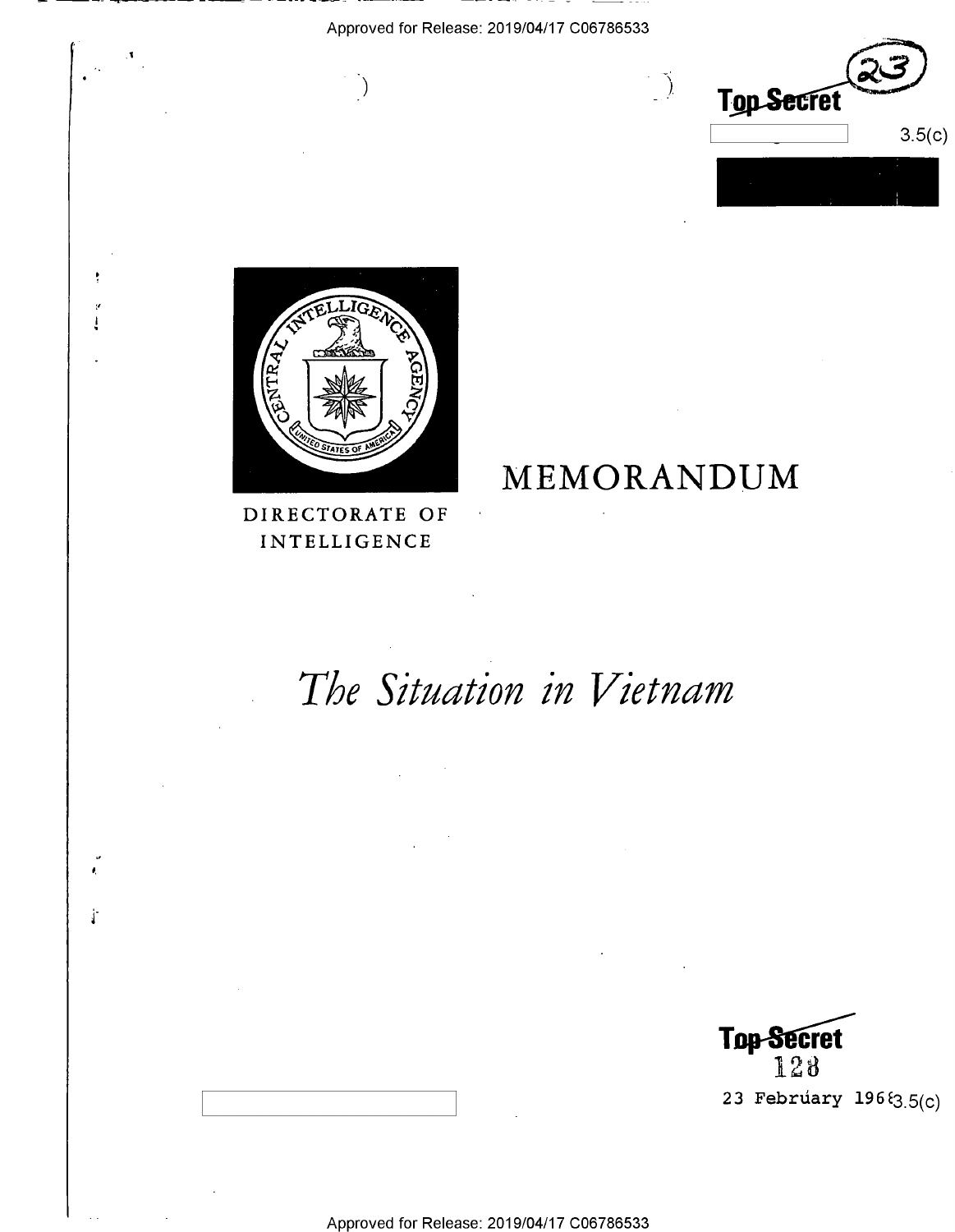TOP-SECRET

 $\sqrt{ }$ 

\ \ <>  $3.5(c)$ 

| Information as of 1600 |  |
|------------------------|--|
| 23 February 1968       |  |

 $3.5(c)$ 

## HIGHLIGHTS

There continue to be many signs of enemy preparations for new offensive actions. Communist forces apparently have made significant headway in the delta provinces since the opening of the Tet offensive.

I. The Military Situation in South Vietnam: No significant enemy military actions occurred on 21-23 February. Continuing maneuvering of major forces and stepped-up shellings near the Demilitarized Zone suggest, however, new attacks may soon be made, particularly against several major urban areas (Paras. 1-4). People's Self-Defense Committees are being formed in some northern areas of the country to assist the military in defense of the cities (Paras. 5-6). A new enemy l07—mm. rocket has been identified in III Corps (Paras. 7-l0). Indications are increasing that new attacks against the Saigon area are imminent (Paras. lll6). The situation throughout most of the l6 provinces of IV Corps appears to be deteriorating (Paras. 17-23).

II. Political Developments in South Vietnam: The government has now rounded up about 20 prominent persons in Saigon and placed them in "protective custody" (Paras. 1-3). The future plans of the People's Congress to Save the Nation were outlined ' by Senator Tran Van Don at a press conference on 21 February (Paras.  $4-6$ ).  $\vert$  3.3(h)(2)

III. Military Developments in North Vietnam: There is nothing of significance to report.

IV. Other Communist Military Developments: There is nothing of significance to report.

V. Communist Political Developments: There is nothing of significance to report.

 $\mathbf i$ 

 $\text{TOP}$  secrets  $\blacksquare$  s.5(c)

Approved for Release: 2019/04/17 C06786533

 $\begin{bmatrix} \overline{a} & \overline{b} & \overline{c} & \overline{c} & \overline{c} & \overline{c} & \overline{c} & \overline{c} & \overline{c} & \overline{c} & \overline{c} & \overline{c} & \overline{c} & \overline{c} & \overline{c} & \overline{c} & \overline{c} & \overline{c} & \overline{c} & \overline{c} & \overline{c} & \overline{c} & \overline{c} & \overline{c} & \overline{c} & \overline{c} & \overline{c} & \overline{c} & \overline{c} & \overline{c} & \overline{$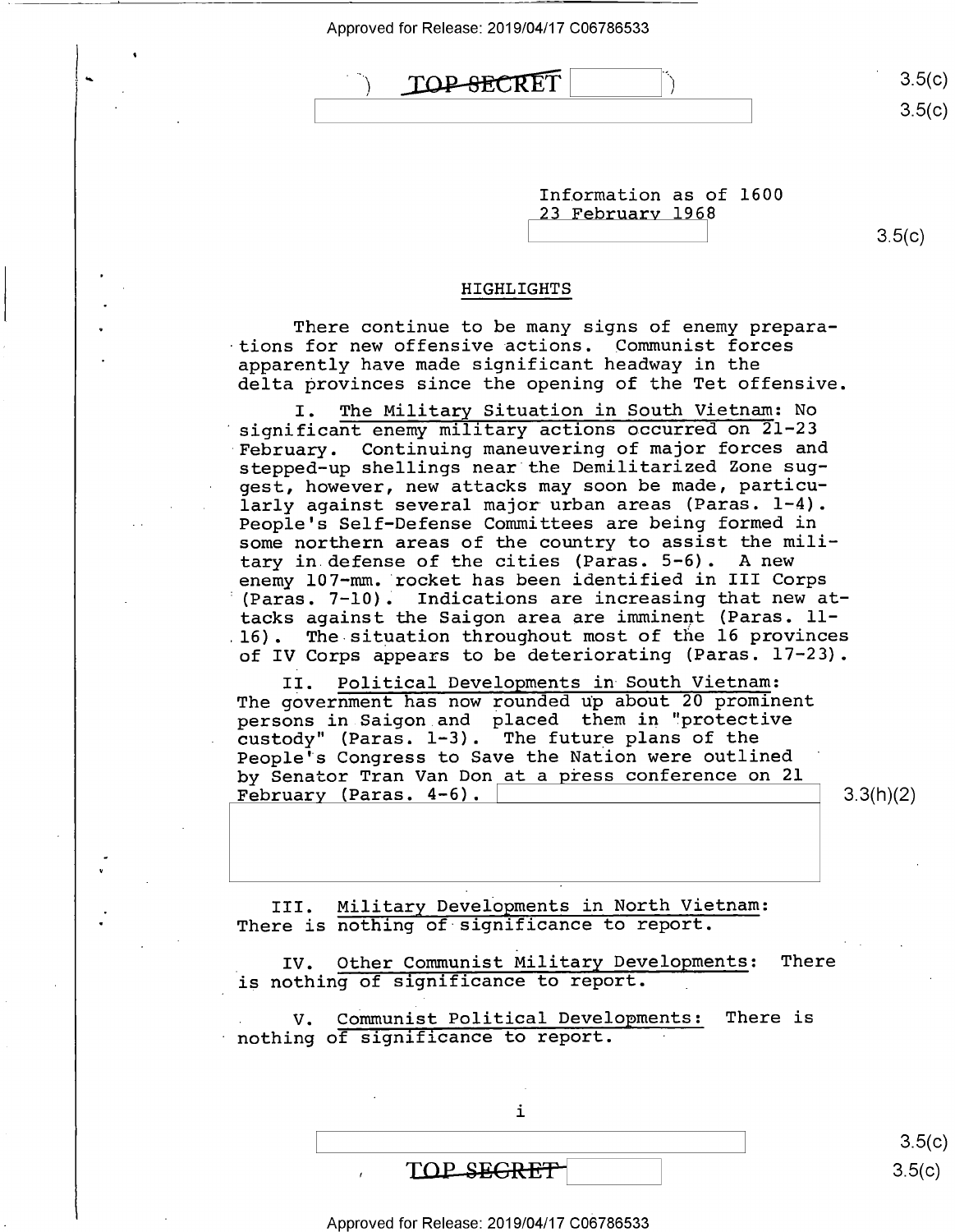$\text{TOP-SECTION}$  1.5(c)

# THE MILITARY SITUATION IN SOUTH VIETNAM

l.\_ Communist shelling of allied field positions in northern Quang Tri Province has been stepped up in recent days with nearly 1,000 rounds fired on 22 February-the heaviest rate in several weeks. The first references<br>to "N-Day" were noted to "N-Day" were noted  $\qquad \qquad \qquad 3.3(h)$ 

I: In the Khe Sanh area. Additionally, intensive enemy interest in certain areas of the western highlands continues.

2»\_ There were no major significant enemy military actions on 21-23 February. The continued maneuvering of major Communist forces suggests, however, the enemy may soon make another move.against Saigon.and certain other cities throughout the country.

#### Threat to Northern Cities Persists

3. In addition to other indicators, a flurry of<br>prisoner reports suggest the major cities in prisoner | state suggest the major cities in material proportion of the counter including Da Nang the northern section of the country, including Da Nang, Quang Tri, and Hoi An, may be prime targets in the immediate future of renewed Communist military activity.

 $\frac{4}{1}$ ,  $\frac{1}{1}$  some 200 Viet 3.3(h) Cong sappers have already moved into Da Nang-with the mission of attacking allied military posts in coordination with a large—scale attack on the city. The attacking force is to include the three regiments of the North Vietnamese 2nd Division supplemented by other main force and local force units in the coastal areas. Reportedly the date and time of the attack on Da-Nang\_ has not yet been decided. An assault on Hoi An, the provincial capital of Quang Nam.Province, is scheduled ' to precede the attack on Da Nang.

## Self-Defense Militia Units Forming in I Corps

5." South Vietnamese authorities have begun organizing Peoplels Self—defense Committees in some sections of northern-I Corps.' Of 3,000 weapons allocated for the five provinces of,I Corps, 700 have already been  $\frac{1}{2}$  issued.

 $I-1$ 

 $\qquad \qquad$   $\qquad \qquad$   $\qquad \qquad$   $\qquad \qquad$   $\qquad \qquad$   $\qquad \qquad$   $\qquad \qquad$   $\qquad \qquad$   $\qquad \qquad$   $\qquad \qquad$   $\qquad \qquad$   $\qquad \qquad$   $\qquad \qquad$   $\qquad \qquad$   $\qquad \qquad$   $\qquad \qquad$   $\qquad \qquad$   $\qquad \qquad$   $\qquad \qquad$   $\qquad \qquad$   $\qquad \qquad$   $\qquad \qquad$   $\qquad \qquad$   $\qquad \qquad$   $\qquad \$ 

23 February 1968

 $3.5(c)$ 

 $^{\circ}$ Approved for Release: 2019/04/17 C06786533

 $3.3(h)(2)$ 

 $\vert$  3.5(c)

 $3.3(h)(2)$ 

 $3.3(h)(2)$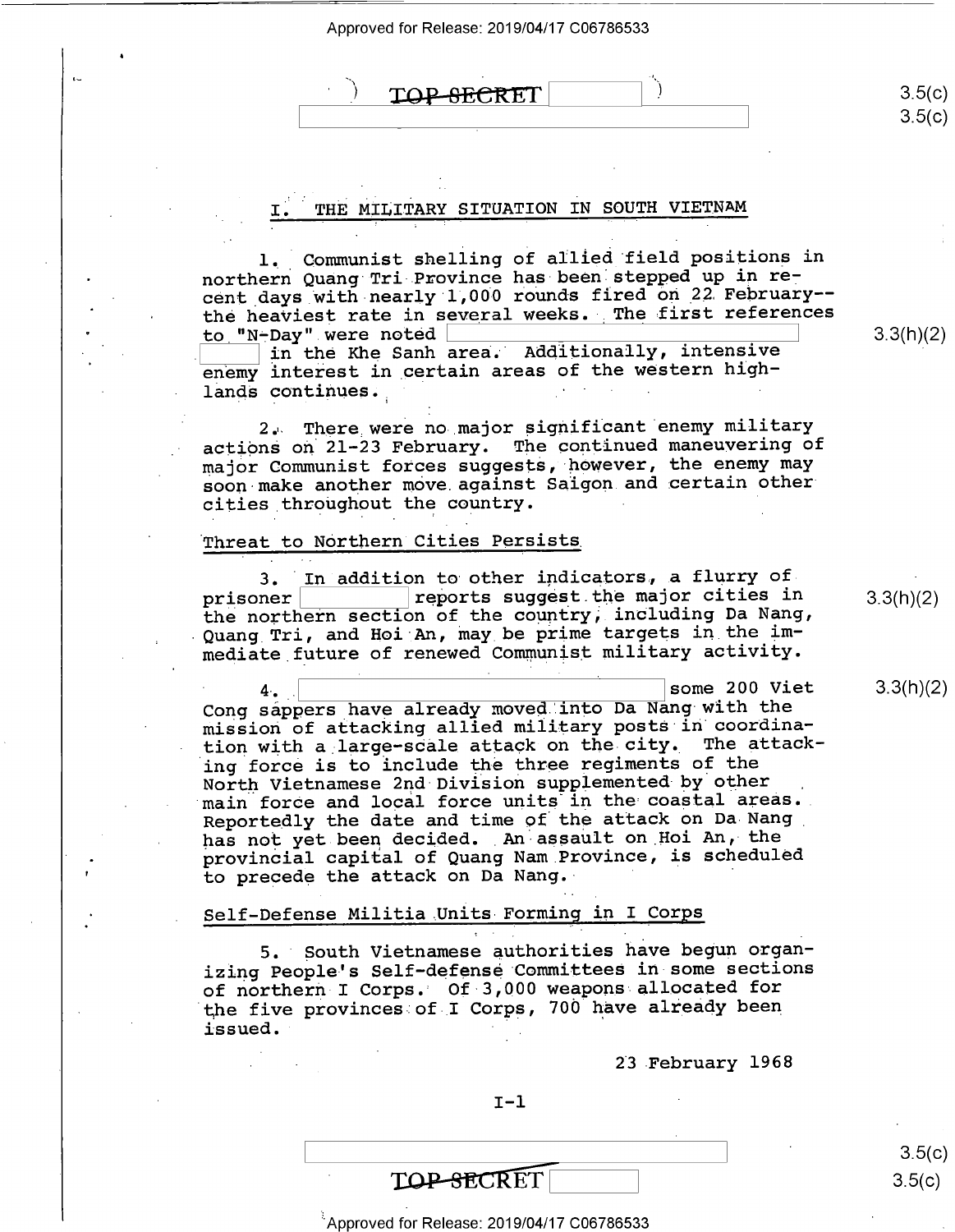TOP SECRET

' 6. Militia units are being organized in the major cities as well as in district towns and ham-<br>lets and include well-screened volunteers. The lets and include well-screened volunteers. self-defense committee in each province or city will be headed by the province chief or mayor, respectively. Each unit will be "sponsored" by a nearby South Vietnamese military unit which will provide necessary training. -

#### New Enemy Rocket Round Captured

7. US forces discovered an enemy arms cache containing nearly 40 l07—mm. field artillery rockets in western Tay Ninh Province early this week. Rockets of this caliber had never before been captured in South Vietnam and they were not previously known to be in the weapons inventory of Communist coun-<br>tries. tries. '

 $3.3(h)(2)$ 

 $8.$   $\overline{\hspace{1cm}}$  3.3(h)(2) the main advantage of the I07-mm. weapon is  $\hspace{1cm}$  3.3(h)(2) that it is somewhat lighter than the other rockets currently being used by the Communists and thus easier to transport into firing positions.

9. The 107-mm. rocket weighs 42 pounds compared with 87 and 102 pounds for the 140- and 122-mm. rounds, is slightly more than a yard long, has a range of about five miles, and is spin stabilized. The weapon is believed to be of Chinese Communist manufacture; one of the captured rounds was dated  $1967.$ 

l0. There is some evidence that 107-mm. rockets were used in the attacks on l8 February against Tay Ninh city and Quan Loi and in the 21 February attack against Dau Tieng——all located in northwest III Corps. A newly arrived enemy rocket unit may have conducted these attacks, but this is unconfirmed.

'23 February 1968

 $I-2$ 

TOP SECRET 3.5(<br>
ed for Release: 2019/04/17 C06786533 1 Approved for Release: 2019/04/17 C06786533

 $3.5(c)$ 

 $\sim$  $\cdot$ 

 $3.5(c)$ <br> $3.5(c)$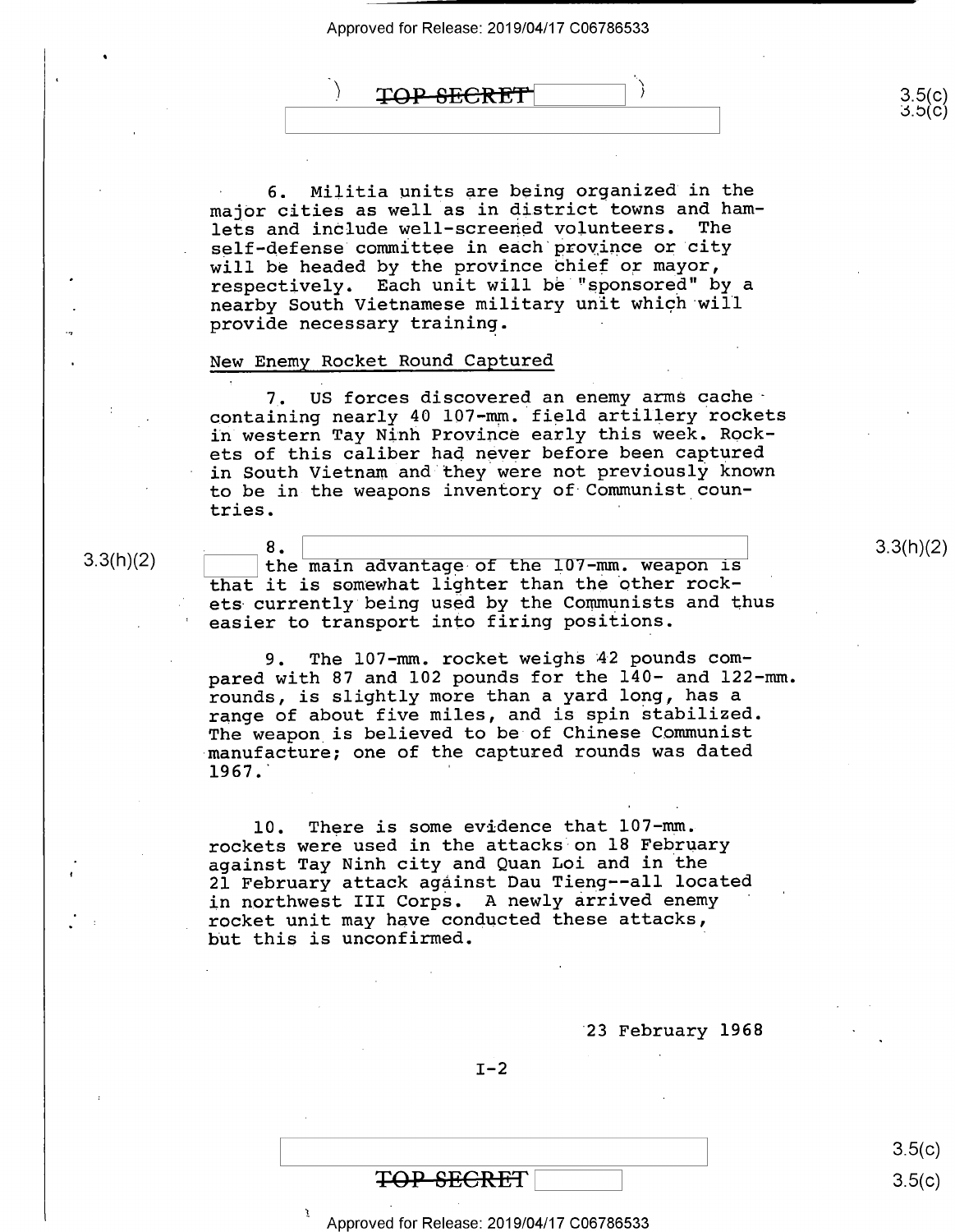| Approved for Release: 2019/04/17 C06786533                                                                                                                                                                                                                                                                                                                                                                                                         |                  |
|----------------------------------------------------------------------------------------------------------------------------------------------------------------------------------------------------------------------------------------------------------------------------------------------------------------------------------------------------------------------------------------------------------------------------------------------------|------------------|
| TOP SEGRET                                                                                                                                                                                                                                                                                                                                                                                                                                         | 3.5(c)<br>3.5(c) |
| Saigon                                                                                                                                                                                                                                                                                                                                                                                                                                             |                  |
| 11. Although Saigon remains relatively quiet,<br>sporadic clashes continue on all sides of the city.                                                                                                                                                                                                                                                                                                                                               | 3.3(h)(2)        |
| 12. On 22 February<br>$10-$<br>cated the headquarters of the 273rd Regiment of the<br>Viet Cong 9th Division, near the Saigon city limits,<br>less than two miles east of the Tan Son Nhut Air Base.<br>Since 23 January this unit appears to have moved some<br>100 miles southeast from the Cambodian border area.<br>The 9th Division's 271st and 272nd regiments have also<br>been identified in the area immediately north of Sai-<br>gon.    | 3.3(h)(2)        |
| 13.<br>elements of the<br>North Vietnamese 7th Division have also moved east-<br>ward into the Binh Duong Province northwest of Sai-<br>and elements of the 5th Viet Cong Division have<br>gon,<br>moved into the Bien Hoa area to the northeast of Sai-                                                                                                                                                                                           | 3.3(h)(2)        |
| gon. In Binh Duong Province a number of unidentified<br>units have appeared. The and the characteristics<br>of these elements suggest that they were formerly asso-<br>ciated with the B-3 Front in the central highlands. Cer-<br>tain of these units have been noted discussing enemy op-<br>erations, particularly artillery attacks, on US forces<br>at Lai Khe and Ben Cat and combined operations with the<br>North Vietnamese 7th Division. | 3.3(h)(2)        |
| 14.<br>over 5,000<br>Viet Cong and North Vietnamese troops started moving                                                                                                                                                                                                                                                                                                                                                                          | 3.3(h)(2)        |
| southward from Phuoc Long Province on 20 February.<br>The<br>troops will<br>fill the gaps created by<br>enemy casualties during the first Tet offensive and will<br>be used to mount another major thrust on Saigon and prov-                                                                                                                                                                                                                      | 3.3(h)(2)        |
| ince capitals "after 22 February."<br>the Communists have tanks along the Cambodian border<br>which will be used in a second general offensive. The pres-<br>ence of the tanks is considered unlikely, but it is pos-<br>sible that the enemy is moving still more troops toward<br>central III Corps.                                                                                                                                             | 3.3(h)(2)        |
| 23 February 1968<br>$I - 3$                                                                                                                                                                                                                                                                                                                                                                                                                        |                  |
| <b>SECRET</b><br>TOP.                                                                                                                                                                                                                                                                                                                                                                                                                              | 3.5(c)<br>3.5(c) |

 $\lambda$ 

 $\mathbf{t}$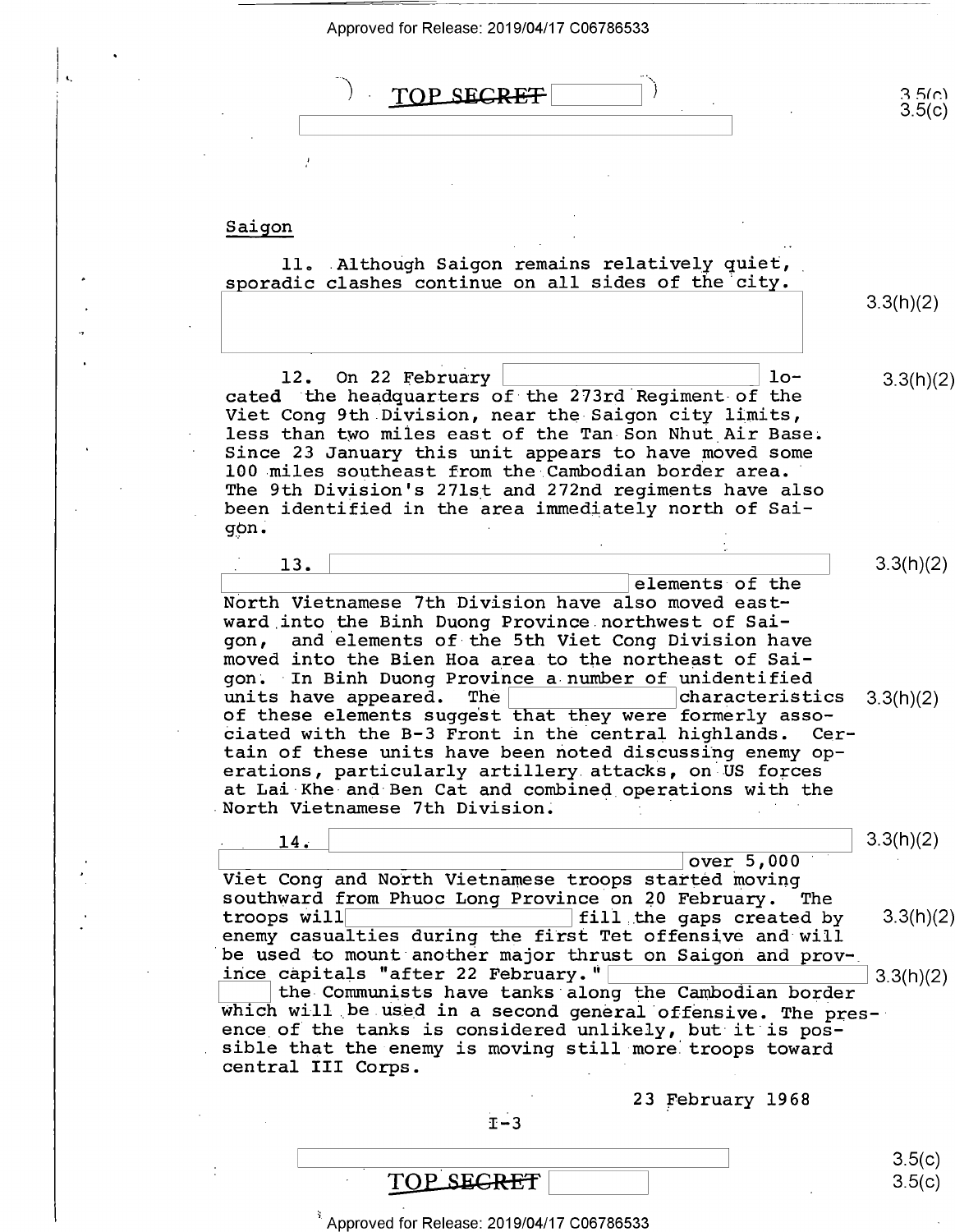

 $I-4$ 

23 February 1968

stronger posture than before the Tet offensive<br>despite the heavy losses they suffered in the<br>first wave of attacks,

### TOP-SECRET

#### Approved for Release: 2019/04/17 C06786533 .

 $3.5(c)$  $3.5(c)$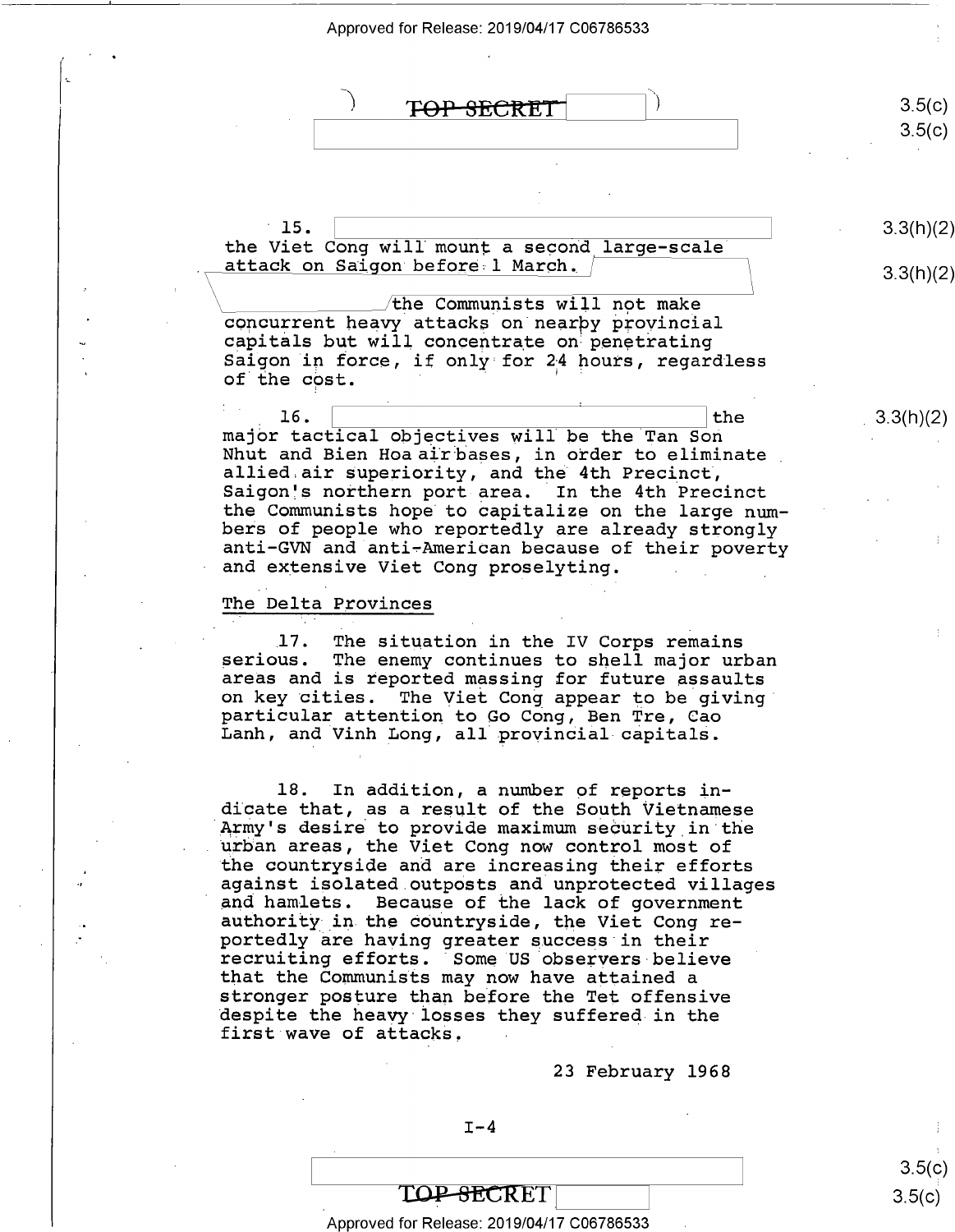$\overrightarrow{TOPSEERET}$  3.5(

19. Route 4, the main supply link between Saigon and the delta, is now reportedly open as far south as Soc Trang in Ba Xuyen Province, but most of the other major-roads remain closed except when opened temporarily by a military operation.

## Go Cong Province

20. A detailed report from Go Cong Province indicates that the Viet Cong are now stockpiling-arms, ammunition, food, and medical supplies in preparation for another attack on the province capital. The Viet Cong Military Region-2 headquarters has-reportedly ordered half of the Dong Thap Regiment from Long An Province into Go Cong to take part in the next assault.

21. The main roads in Go Cong remain\_closed, except when opened temporarily by military operations,<br>and food produce cannot be moved to Saigon. The and food produce cannot be moved to Saigon. people in the province capital are said to be "scared". and many are now building family bunkers. Viet Cong propaganda asserts that the offensive now being waged in South Vietnam will continue for three months, after which a coalition government will be established.

22.  $\vert$  the Go Cong Province chief is mounting military operations outside of the capital, but generally in areas of little enemy  $ac$ tivity and there have been few battles. The chief has ordered helicopter gunships to\_fire-on\_any sampans moving anywhere in the province except in the immediate vicinity of the province and district capitals.

23. The situation in Go Cong does not appear to be radically different from that in many other delta provinces. 'With South Vietnamese forces immobilized for-the-most-part in static defensive positions within and on the immediate outskirts of the key.towns, the countryside appears to be coming gradually under ' Viet Cong control.

.23 February 1968

 $I-5$ 

 $3.3(h)(2)$ 

 $3.5(c)$  $\left( c\right)$ 

 $3.5(c)$  $3.5(c)$ 

#### \_ Approved for Release: 2019/04/17 C06786533

TOP-SECRET

\ -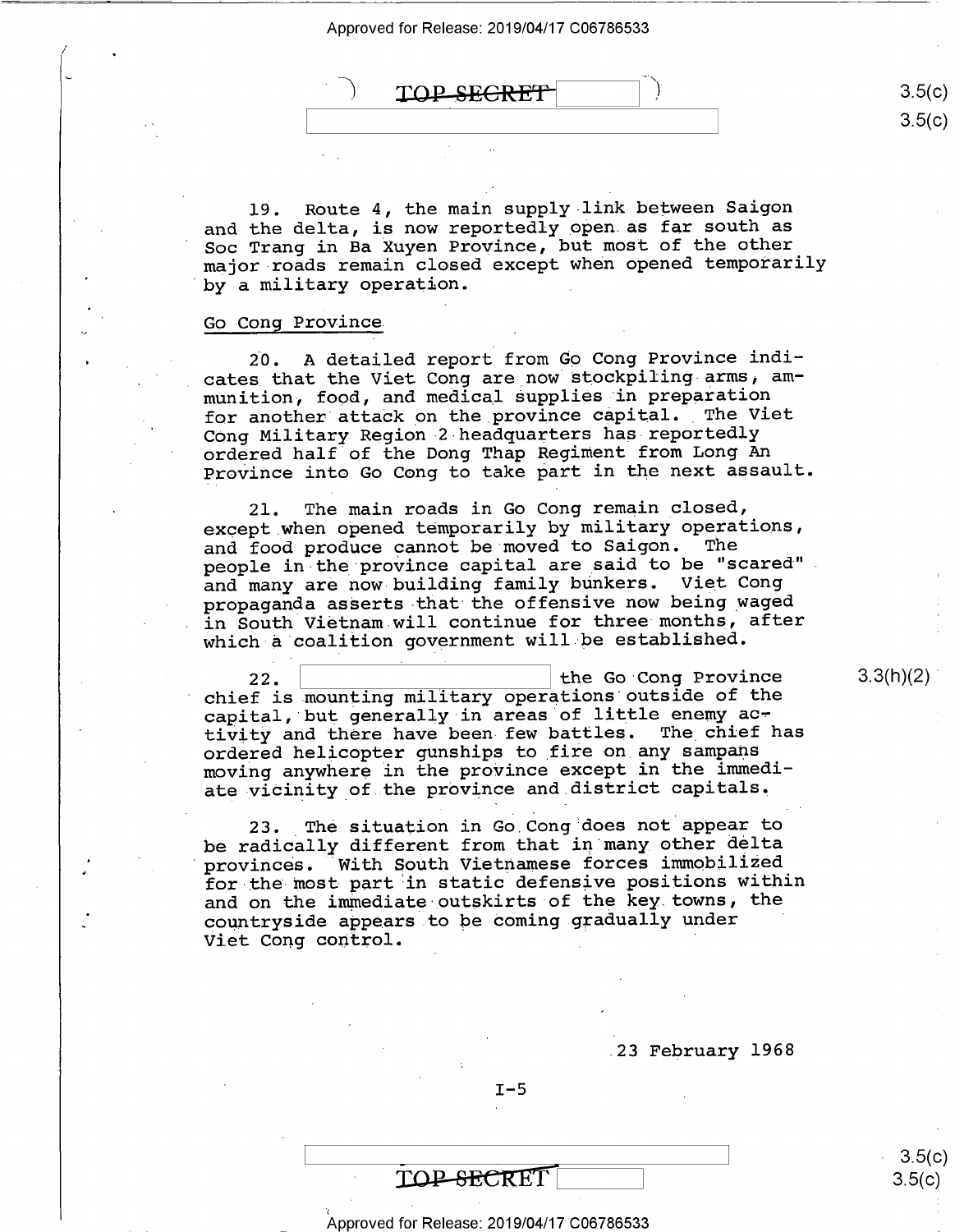Ved for Release: 2019/04/17 C06786533<br> **TOP-SECRET** 

### II. POLITICAL DEVELOPMENTS IN SOUTH VIETNAM

1. The government continues to round up various individuals in order to place them in "protective custody." About 20 persons are currently reported to have been thus detained by the Saigon police.<br>Among the latest to be "invited" to police headquarters are Vietnamese Conferation of Labor officials secretary general Tran Huu Quyen-and Vo Van Tai, the controversial leader of the recent electrical workers' strike, as well as Thich Ho Giac, an associate of the militant monk Thich Tri Quang, who is also under detention.

2. Also detained was Ho Thong Minh, former defense minister under President Diem, who apparently was picked up on the basis of information alleging that he intended to contact the Viet Cong and work to bring about a coalition government. Minh, who until recently has been living in exile in Paris, is known to have been flirting with antigovernment elements and National Liberation Front representatives. Last autumn he reportedly had ceased his antigovernment activities.<br>| Minh left Paris on

Minh left Paris on the contacting the same of the intention of contacting the same of  $3.3(h)(2)$ <br> Liberation Front representatives in Phnom Penh and then President Thieu in Saigon in an effort to play an intermediary's role between the government and the Front.

3 . \ 3.<br>
The Communists have very little re-<br>
yard for such people as Ho Thang Minh and others<br>
who have take a peace-at-any-price stance.<br>
3.3(h)(2) who have take a peace-at-any-price stance.

More on the People's Congress to Save the Nation

On 21 February, the leaders of the People's Congress to Save the Nation held their first formal press conference. The committee, headed by Senator Tran Van

23 February 1968

 $II-1$ 

# TOP-SE<del>CRET</del>

' Approved for Release: 2019/04/17 C06786533 '

3.5(c)<br>3.5(c)

 $3.5(c)$  $3.5(c)$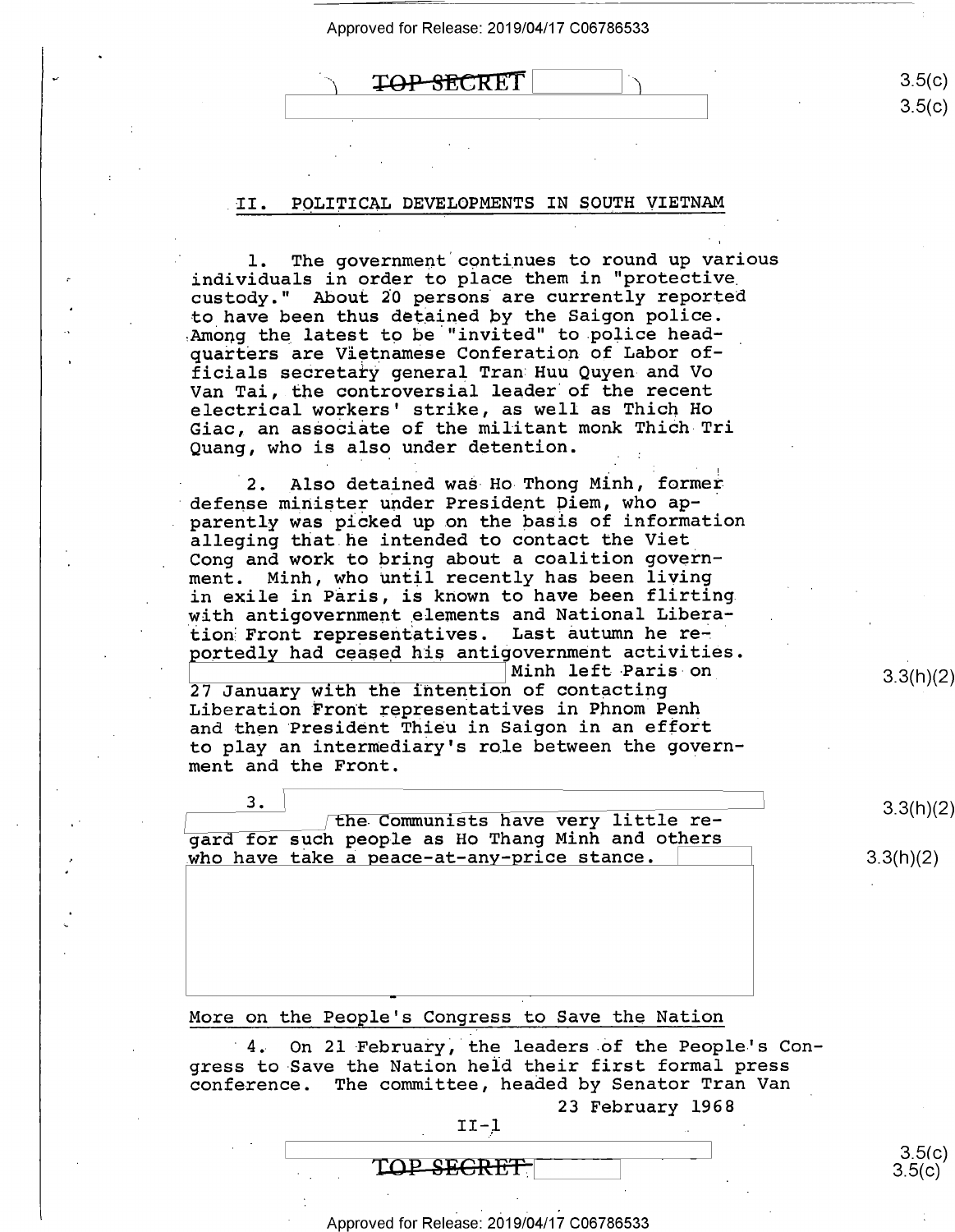<del>TOP SECRET</del>  $\frac{1}{\sqrt{2}}$ 

Don, issued a communique which called on all people to share in the effort to save the nation and move' toward the completion of~a "unified political front" to oppose the Communists. The message also called on the government to unify its efforts, revitalize' its anti—Communist policies, and create conditions for the participation of the whole nation in the' drive against Communism.

5. In a question and answer session, Tran Van Don indicated that the committee has not yet decided on a definite program of action, but that the first<br>priority is the creation of an anti-Communist front.<br>Detailed planning would come later. Don also fielded<br>several other sensitive questions relating to whether the Congress was a Ky organization (it is not).

3.3(h)(2)

 $3.5(c)$ 

 $3.5(c)$ 

23 February 1968

 $\overline{\phantom{a}}$   $\overline{\phantom{a}}$   $\overline{\phantom{a}}$   $\overline{\phantom{a}}$   $\overline{\phantom{a}}$   $\overline{\phantom{a}}$   $\overline{\phantom{a}}$   $\overline{\phantom{a}}$   $\overline{\phantom{a}}$   $\overline{\phantom{a}}$   $\overline{\phantom{a}}$   $\overline{\phantom{a}}$   $\overline{\phantom{a}}$   $\overline{\phantom{a}}$   $\overline{\phantom{a}}$   $\overline{\phantom{a}}$   $\overline{\phantom{a}}$   $\overline{\phantom{a}}$   $\overline{\$ 

 $3.5(c)$ 

 $II-2$ 

 $\qquad \qquad \overline{\qquad \qquad }$ 

' Appreved for Release: 2019/04/17 C06786533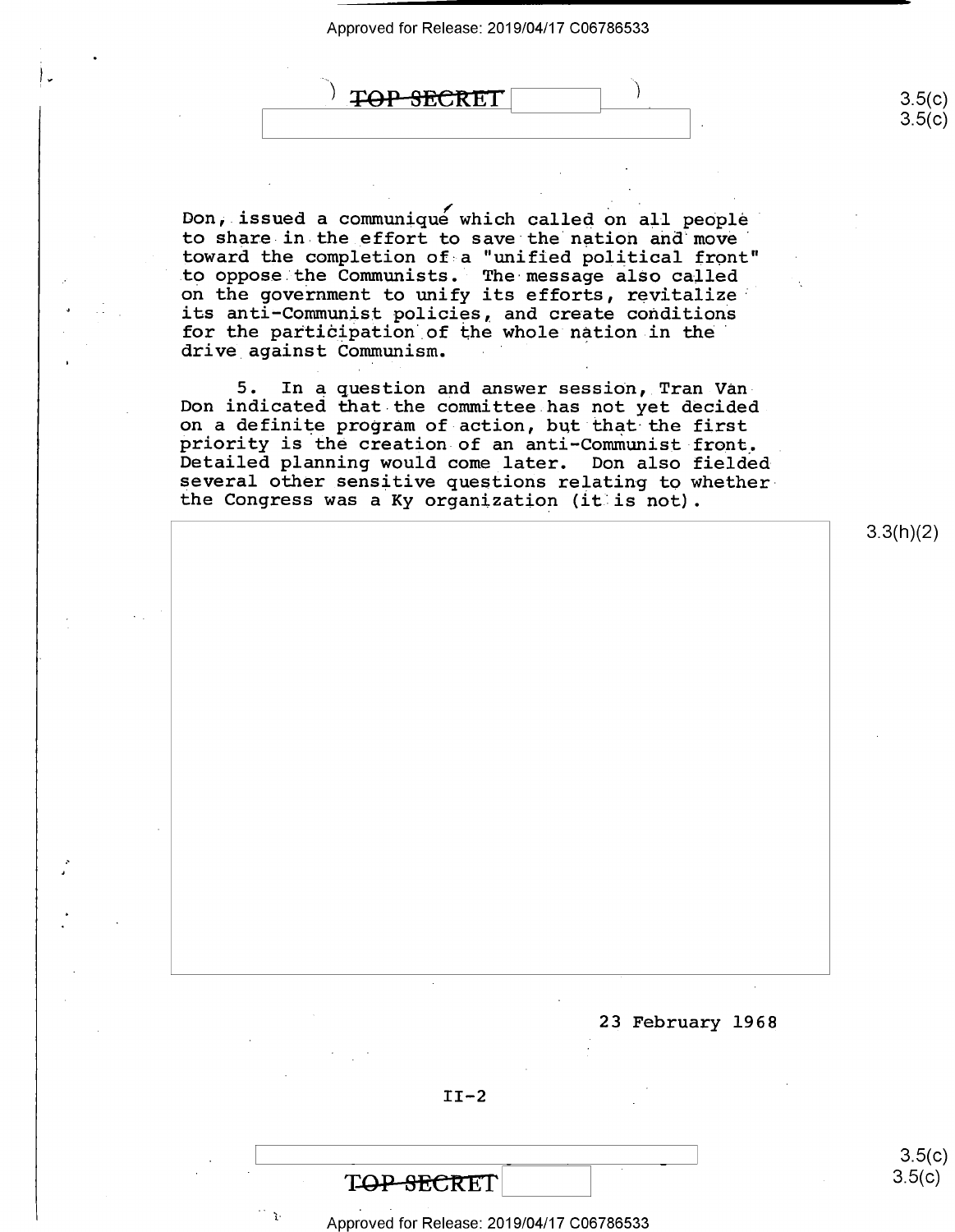

Approved for Release: 2019/04/17 C06786533

 $3.5(c)$ 

TOP-SEGRET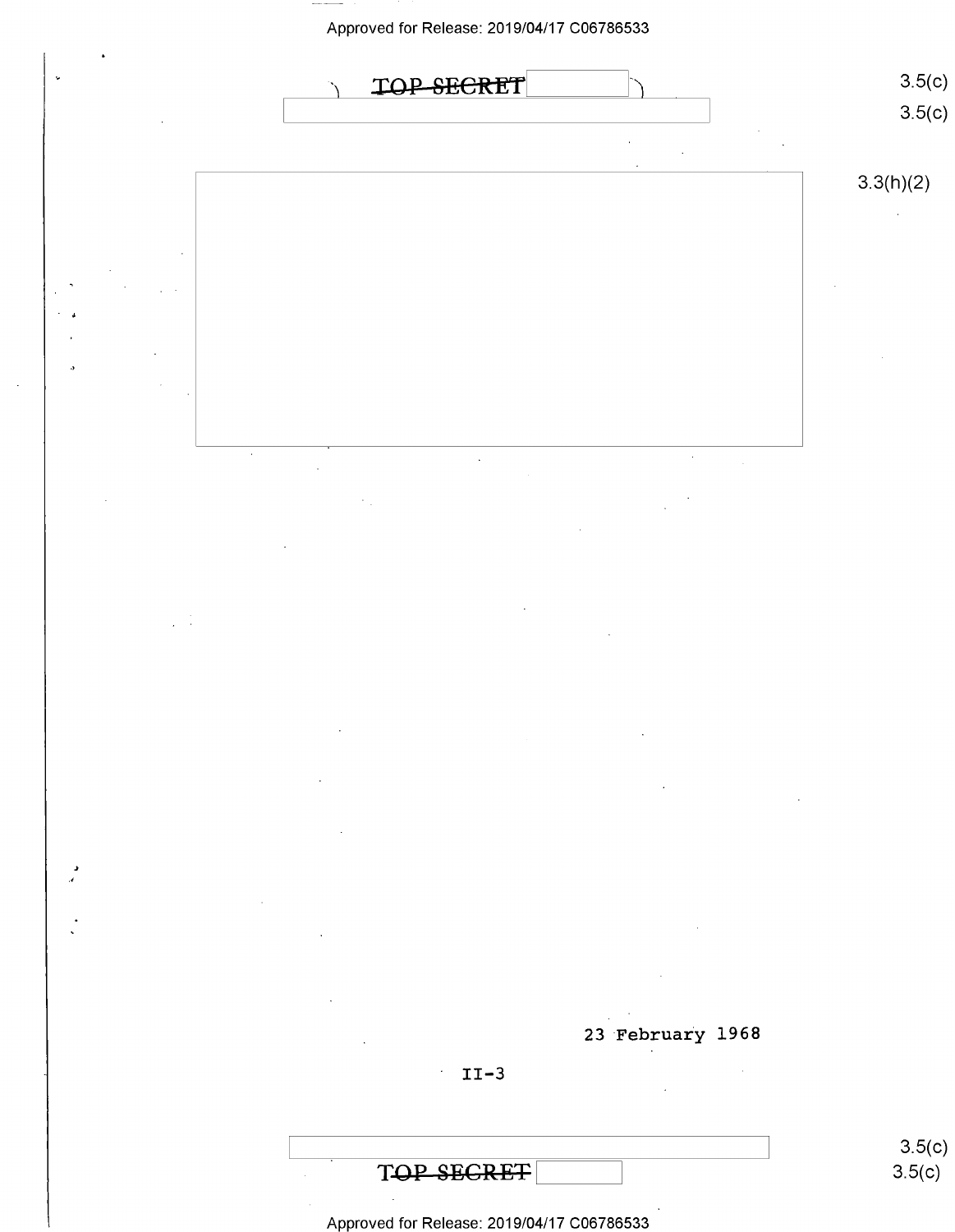